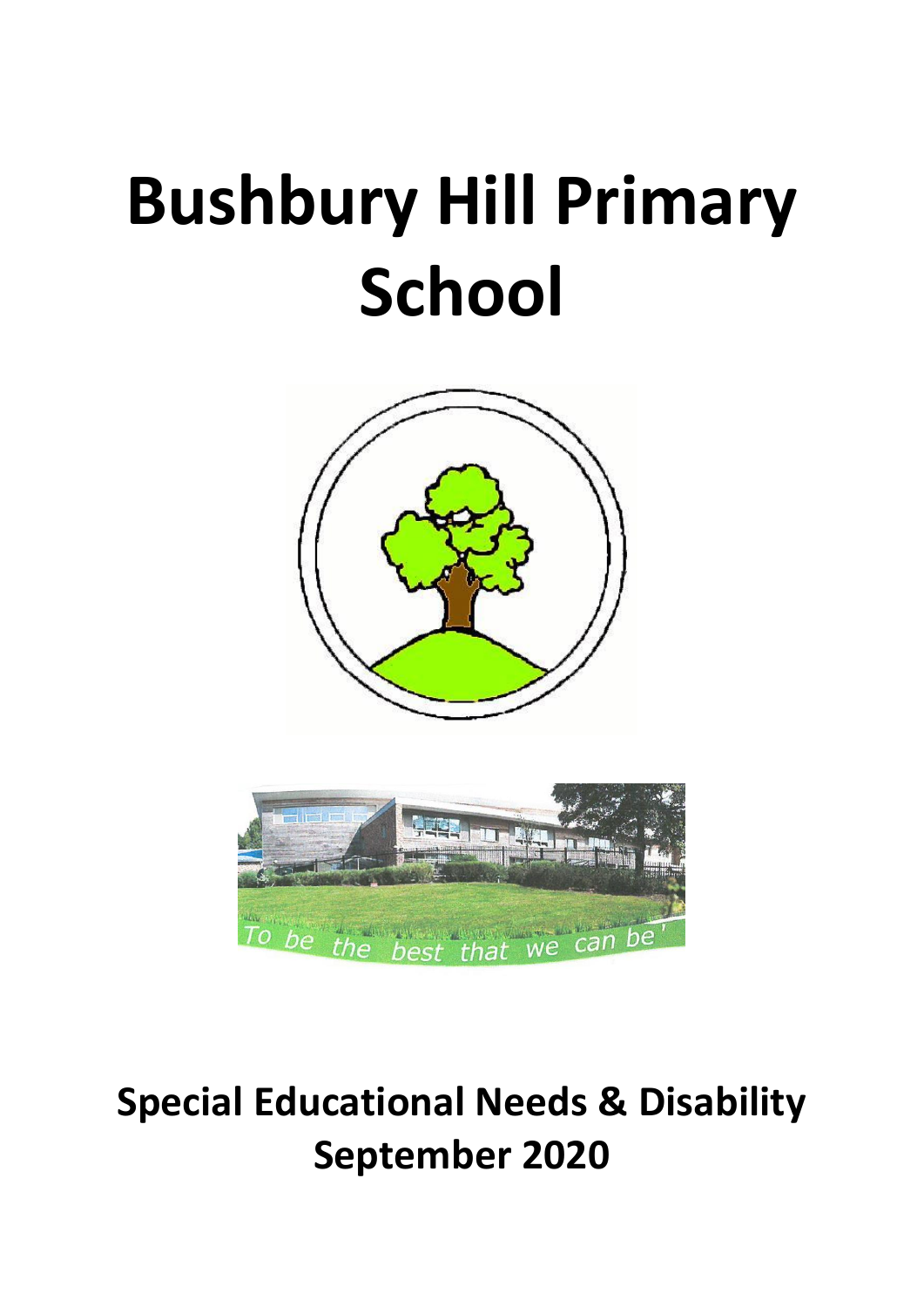## **Our Ethos/ Vision**

At Bushbury Hill Primary School, we are committed to giving all our children every opportunity to achieve. Our vision is for every child, regardless of learning difficulty, disability, disadvantage or special educational needs, to be inspired through a creative curriculum, so that they become confident and caring individuals, who work hard and become lifelong learners, so they aspire to be, the best they can be, in everything they do.

## **Our School Motto is: "To Be the Best That We Can Be"**

This policy, together with our SEN Information report, will explain how we will do this; by ensuring that the necessary provision is made for every pupil. The achievement, attitude and well-being of every child matters and inclusion is the responsibility of everyone within our school. Every teacher is a teacher of every pupil, including those with special educational needs and disabilities. Bushbury Hill Primary School are passionate about inclusive education for all and welcome the unique contribution which every individual can make to our school community.

# **Definition of SEN and Disability (SEND)**

At our school we use the definition for SEN to mean special educational needs and disabilities from the SEND Code of Practice (2014). This states:

**SEN**: A child or young person has special educational needs if he or she has a learning difficulty or disability which calls for special educational provision to be made for him or her. A learning difficulty or disability is a significantly greater difficulty in learning than the majority of others of the same age. Special educational provision means educational or training provision that is additional to, or different from, that made generally for others of the same age in a mainstream setting in England.

**Disability:** Many children and young people who have SEN may have a disability under the Equality Act 2010 – that is '…a physical or mental impairment which has a long-term and substantial adverse effect on their ability to carry out normal day-to-day activities.'

The Code of Practice (2014), states that all children and young people are entitled to an education that enables them to make progress so that they:

- achieve their best
- become confident individuals living fulfilling lives, and
- make a successful transition into adulthood, whether into employment, further or higher education or training.

Bushbury Hill Primary School believe that all children with a Special Educational Need must have their needs recognised and assessed, with appropriate and timely intervention put in place. We strive to deliver appropriate curriculum to:

- provide suitable learning challenges
- meet the pupils diverse learning needs
- remove the barriers to assessment and learning

The Code of Practice (2014) provides an overview of the range of needs, which is divided into 4 broad areas. These areas are:

- Communication and Interaction
- Cognition and Learning
- Social, Emotional and Mental Health Difficulties
- Sensory and or Physical Needs.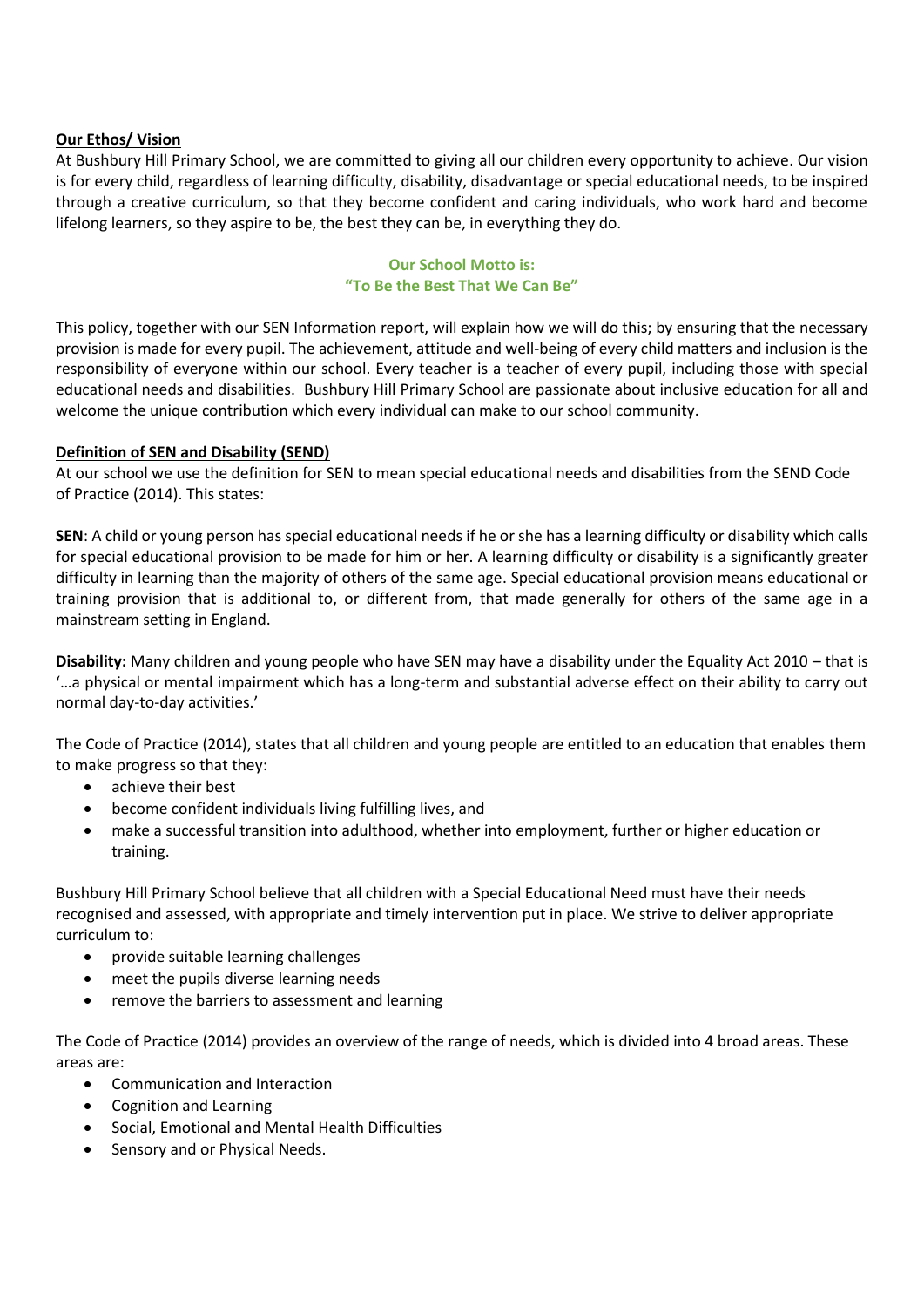## **Objectives**

- To ensure a clear process for identifying, assessing, planning, providing and regularly reviewing for SEND pupils with the pupils and their parents/carers at the centre.
- To develop effective whole school provision management of support for pupils with special educational needs and disabilities.
- To deliver training and support for all staff working with pupils with SEND in order to develop our practice within the guidance set out in the Code of Practice, July 2014.
- Ensure that all students with SEN are offered full access to a broad, balanced and appropriate mainstream curriculum that sets high expectations for every student whatever their prior attainment.
- Take the views, wishes and feelings of the young person into account, and involve them as fully as possible in decision making about their own education.
- Work in partnership with parents to enable them to make an active, empowered and informed contribution to their son/daughter's education.

# **Implementation of the policy**:

The overall aim of this policy is to improve the outcomes for every child with SEN in all the areas outlined in the Special Educational Needs Code of Practice. This will be achieved by these (specific) outcomes:

- Making SEN provision an integral part of each School Improvement Plan.
- Enabling identified pupils with SEN to reach their full potential.
- Enabling successful transition of SEN pupils from their previous educational establishment and beyond their life in this school.
- Removing barriers to achievement and offering alternative / personalised curriculum at all key stages to meet the needs of the individual.
- Arranging specialised provision to meet the needs of groups with low-level achievement.
- Enabling all SEN students to join in with the activities of the school together with pupils who do not have SEN, as far as is reasonably practical.
- Professional development of teaching and support staff in the area of SEN is key to the quality of Teaching and Learning of students with SEN.
- Regular monitoring of the progress and development of all pupils throughout the school.
- Providing high quality first wave teaching that is differentiated and personalised to meet the needs of every individual.
- Ensuring that appropriate staffing and funding is in place for pupils with SEN.
- Ensuring that all governors, particularly the SEN Governor, are up-to-date and knowledgeable about the Schools' SEN provision and inclusion overall.
- Involving the full Governing Body in the future development and monitoring of this policy.

# **Staffing and professional development**

The Leadership Team will take active steps to ensure that staff are both aware of and adheres to the objectives and stated outcomes that are contained in this policy. This will be reflected in the framework of professional development and staff training. This policy will be reviewed by the Governing Board every two years in accordance with the school's review cycle. The Governing Board must ensure that there is a qualified teacher designated as SENCO for the School and that this teacher must also hold the postgraduate National SENCO award or be working towards it within 3 years of appointment to the role.

The SENCO has day-to-day responsibility for the operation of SEND policy and co-ordination of specific provision made to support individual pupils with SEND, including those who have EHC plans (or Statements until 2018). The SENCO is Sarah Simner. [\(ssimner@bushburyhillprimary.co.uk\)](mailto:ssimner@bushburyhillprimary.co.uk)

SEN Governor: The SEN governor is Rev Ian Poole. He has responsibility for monitoring policy implementation and liaising between the SENCO and the Governing Body.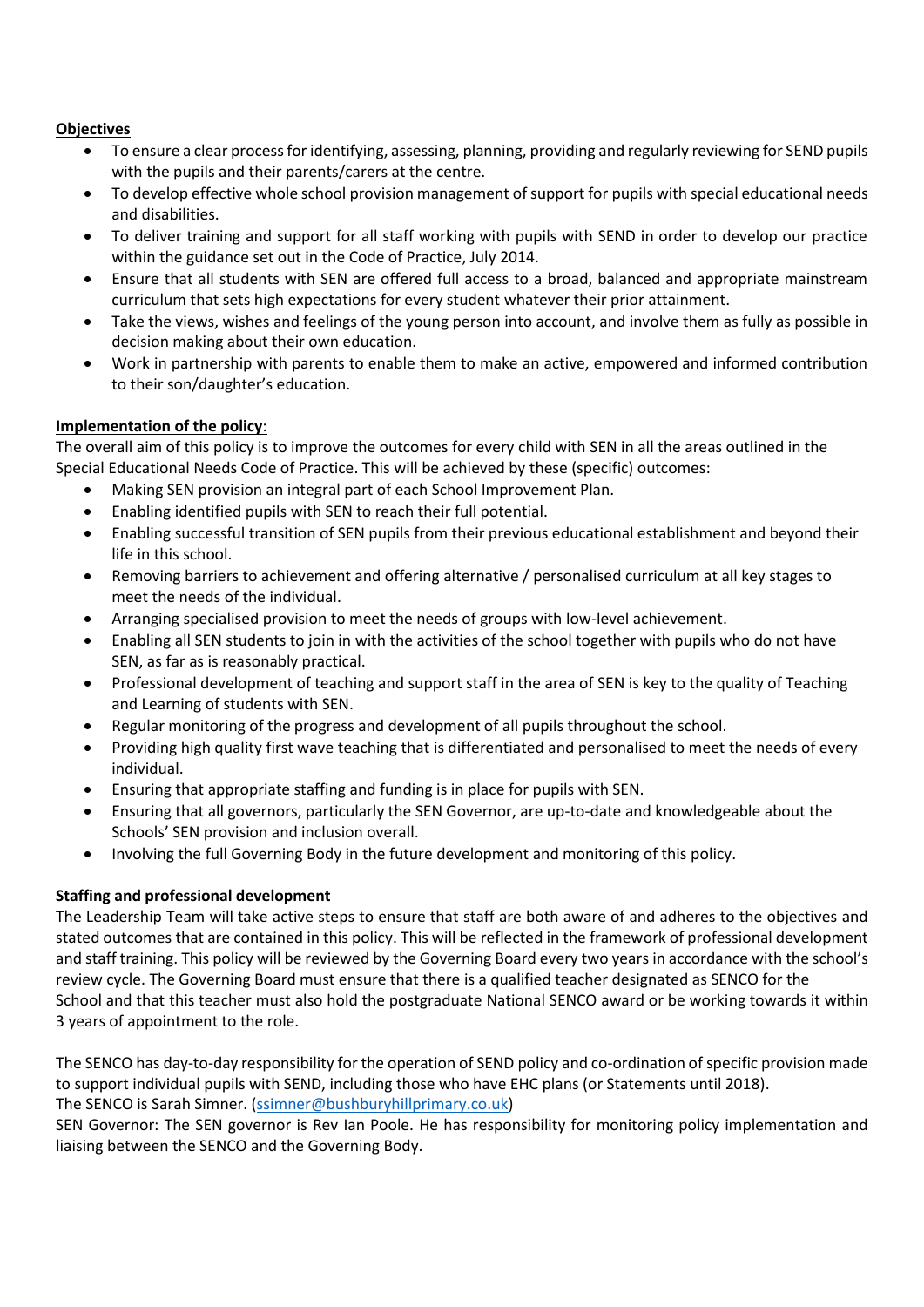# **Responsibilities**

The Special Educational Needs Coordinator (SENCO), Sarah Simner, is responsible for:

- the SEND policy and its implementation
- co-ordinating a whole school, layered provision map of support for children with SEN
- updating the SEN register and maintaining individual pupil records
- monitoring the quality of provision and impact of interventions
- attending network meetings and updating staff
- referrals to and liaison with outside agencies
- overseeing and leading learning mentors, HLTAs, LSAs and the speech and language development officer with responsibility for SEN
- work alongside our educational psychologist to best meet the needs of the pupils
- maintaining regular liaison with parents/carers
- supporting staff in identifying pupils with SEN
- maintaining links and information sharing with receiving schools
- using baseline data to identify and monitor all students with SEN.
- informing teaching staff of pupils SEN and the provision needed.
- ensuring the correct provision is in place for all students with SEN.
- acting upon 'referrals' from staff
- monitoring, evaluating and reviewing the curriculum that is in place for all pupils with SEN.
- ensuring that access arrangements are in place, when required, for external examinations.
- coordinating smooth transition from feeder schools, and to further education establishments
- attending and organising meetings where appropriate.
- conducting annual reviews for pupils with an EHCP (Education Health and Care Plan)
- liaising with parents of pupils with SEN through parents' evenings and SEN support meetings where appropriate.
- managing the planning, staff and operations of the Rainbow Room Nurture provision
- arranging and delivering appropriate whole school CPD
- to liaise with outside agencies and local authority support services where necessary. These include the Hearing and Visual Impairment Team, Early Years SEN team, Speech and Language Therapy Service, Outreach services appropriate to the needs of the pupils
- the SENCO will liaise with Social Services, Health services, the Eclipse / Early Help Team, Strengthening Family workers and Attendance officers and Educational Welfare Officers.

The class teacher is responsible for:

- the progress and development of all pupils in their class, including those with SEN and pupils who access nurture provision
- providing quality first wave teaching and identifying on class planning the differentiated provision they are making for pupils with SEN
- ensuring the intervention plan is implemented in the classroom
- writing and reviewing the provision map for pupils with SEN
- regular liaison with parents and the SENCO
- effective deployment of additional adults
- setting achievable, but aspirational, targets for individual pupils and evaluating the success of these targets
- meeting with parents / carers at parents' evenings and open evenings to involve them in the review and plan of interventions
- discussing with pupils their interventions, taking their views, wishes and feelings into account, and involve them as fully as possible in decision making about their own education
- contributing to the annual review of Education Health Care Plans.
- identifying and referring pupils who are having difficulties to the SENCO via the SEND referral form or in a face to face meeting
- attending CPD provided by the SENCO.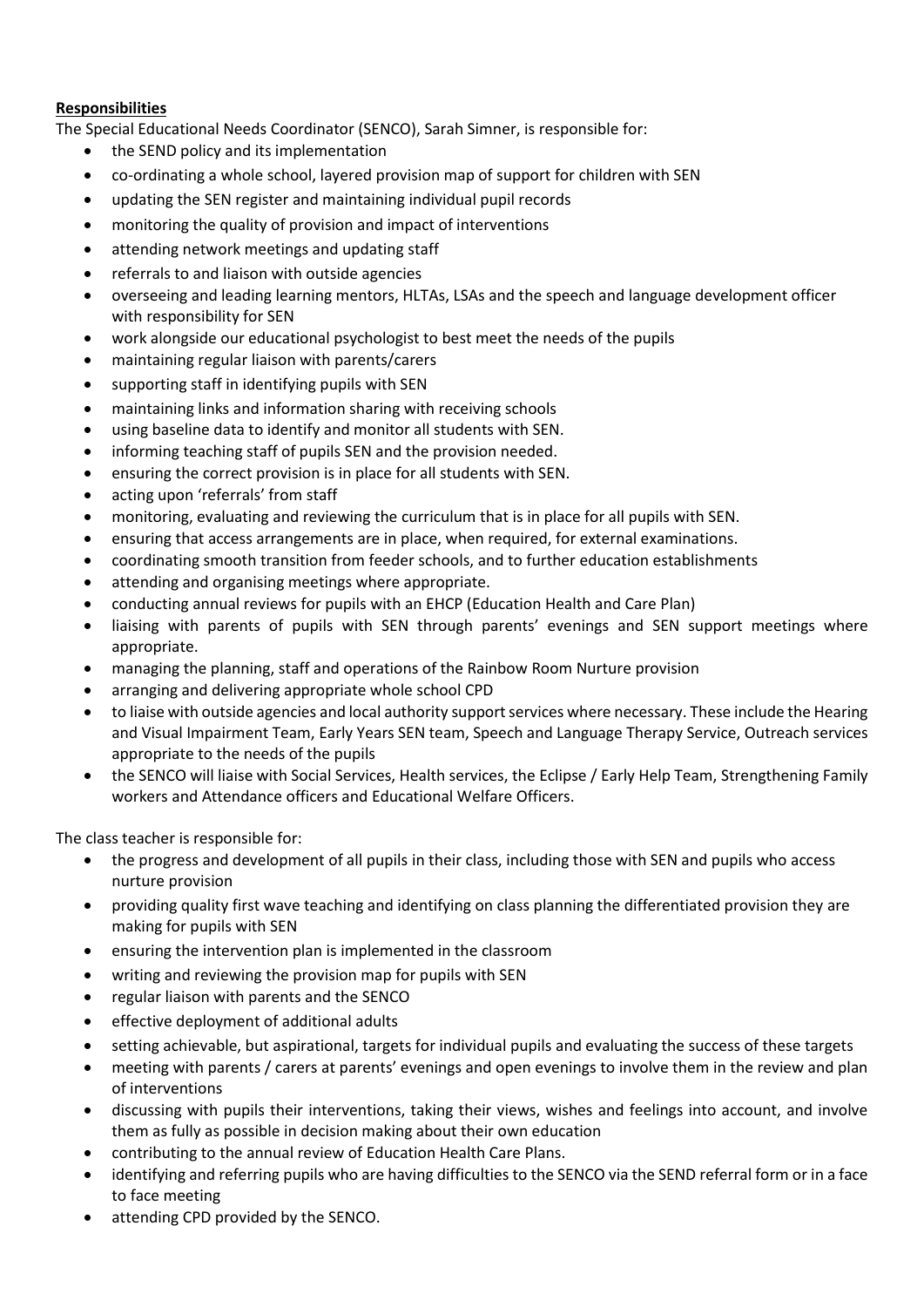All Staff, including learning mentors, HLTAs, LSAs and the speech and language development officer are responsible for:

- ensuring that day to day provision is in place for the pupils they support
- implementing agreed strategies and programmes, and advice from specialists.
- record keeping and assessing the progress of pupils and reporting this on the provision map
- identifying resources needs and maintaining any specialist equipment
- regular communication with class teachers and SENCO

The SEN Governor, Rev Ian Poole, is responsible for:

- monitoring the effective implementation of the SEN policy
- liaising termly with the SENCO
- reporting to the governing body on SEND
- ensuring that pupils with SEND participate fully in school activities

# **A Graduated Approach to SEN Support**

The identification of SEN is embedded in the whole school process of monitoring the progress and development of all pupils. A process of on-going teacher assessments and termly pupil progress meetings with the leadership team identifies those pupils making less than expected progress given their age and individual circumstances. We recognise the benefits of early identification and making effective provision in improving the long-term outcomes for children with SEN.

The school's first response is high quality targeted teaching by the class teacher. Where progress continues to be less than expected, the class teacher will provide interventions for support and discuss their concerns with the SENCO. At this stage, they will be placed on the provision map as an underachiever or having a short term need, depending on the individual's circumstances. In deciding whether to make special educational provision, the teacher and SENCO will consider all of the information gathered from within the school about the pupil's progress, alongside the views of parents/carers and pupil. Particular care is taken when identifying and assessing SEN for children whose first language is not English. Where pupils have higher levels of need, and with parental permission, the school may seek advice from external agencies. These agencies include:

- Educational Psychology Service (EPS)
- Early Years Special Educational Needs team (EYSEN)
- Specialist Teacher Support Services
- Speech and Language Therapy Service
- Outreach Teams
- Occupational Therapy
- Educational Welfare Team
- Children's Services
- School Nurse/health visitors team
- Child and Adolescent Mental Health Service (CAMHS)

This begins a cycle of assess, plan, do, review with the child/young person at the centre of the process. This is managed in a whole school provision map of interventions, which is intended to be a working document. This is regularly updated as more is understood about the child's SEN, including their response to interventions. Where a child and family would benefit from co-ordinated support from more than one agency an Early Help Assessment via Eclipse, may be used to identify help required and to prevent needs escalating.

# **Identification of Needs**

Bushbury Hill believe in interventions for all groups of learners; pupils with SEN, underachievers, pupils with a short term need and most able pupils. These learners' needs are then categorised into the four broad areas of need, according to the Code of Practice. For some learners this may mean multiple areas of need as it is important to identify the full range of needs, not simply the primary need of an individual pupil. In practice, individual children or young people often have needs that cut across all these areas and their needs may change over time.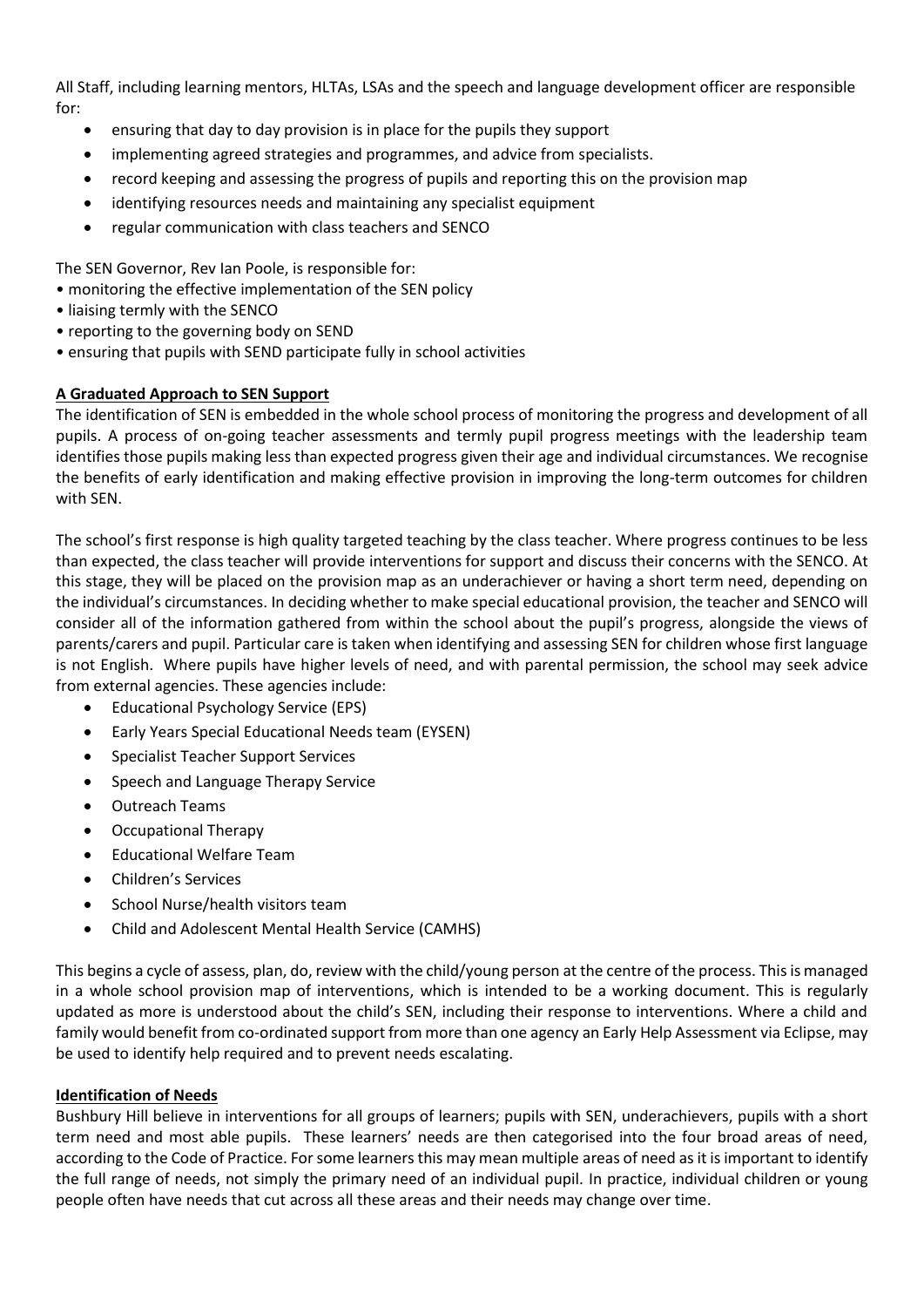## **The Code of Practice refers to four broad areas of need:**

Communication and Interaction - Children and young people with speech, language and communication needs (SLCN) have difficulty in communicating with others. This may be because they have difficulty saying what they want to, understanding what is being said to them or they do not understand or use social rules of communication. The profile for every child with SLCN is different and their needs may change over time. They may have difficulty with one, some or all of the different aspects of speech, language or social communication at different times of their lives. For example, children with Autistic Spectrum Disorders (ASD), including Asperger syndrome, are likely to have particular difficulties with social interaction. They may also experience difficulties with language, communication and imagination, which can impact on how they relate to others.

Cognition and Learning refers to children with learning difficulties. These children are identified making less than expected progress given their age and individual circumstances. This can be characterised by progress which, despite relevant interventions:

- is significantly slower than that of their peers starting from the same baseline
- fails to match or better the child's previous rate of progress
- fails to close the attainment gap between the child and their peers
- widens the attainment gap

Learning difficulties covers a wide range of needs from moderate learning difficulties (MLD) to children with profound and multiple learning difficulties (PMLD). Specific learning difficulties (SpLD), affect one or more specific aspects of learning. This encompasses a range of conditions such as dyslexia, dyscalculia and dyspraxia.

Social, Emotional and Mental Health - children may experience a wide range of social and emotional difficulties which manifest themselves in many ways. These may include becoming withdrawn or isolated, as well displaying challenging, disruptive or disturbing behaviour. These behaviours may reflect underlying mental health difficulties such as anxiety or depression, self-harming, eating disorders or physical symptoms that are medically unexplained. Other children may have disorders such as attention deficit disorder (ADD), attention deficit hyperactive disorder (ADHD) or attachment disorder. In managing pupils' mental health and behaviour difficulties in school, Bushbury Hill has clear processes to support children and young people, including how they will manage the effect of any disruptive behaviour so it does not adversely affect other pupils.

Sensory and/or Physical Needs - some children require special educational provision because they have a disability which prevents or hinders them from making use of the educational facilities generally provided. Many children with vision impairment (VI), hearing impairment (HI) or a multi-sensory impairment (MSI) will require specialist support and /or equipment to access their learning. Some children and young people with a physical disability (PD) require additional ongoing support and / or equipment to access all the opportunities available to their peers.

Where a pupil is identified as having SEN, Bushbury Hill will take action to remove barriers to learning and put effective special educational provision in place. This SEN support takes the form of a four-part cycle through which earlier decisions and actions are revisited, refined and revised with a growing understanding of the pupil's needs and of what supports the pupil in making good progress and securing good outcomes. This is known as the graduated approach. It draws on more detailed approaches, more frequent review and more specialist expertise in successive cycles in order to match interventions to the SEN of children and young people.

#### **Assess**

Bushbury Hill has a very proactive approach to assessing Special Educational Needs and wider issues relating to Mental Health difficulties and behavioural, social and emotional disorders. We will ensure that we regularly assess all pupils' needs so that each child's progress and development is carefully tracked compared to their peers and national expectations. We will listen to the views and experience of parents/carers and the pupil. In some cases, we will draw on assessments and guidance from other education professionals e.g. Educational Psychologists (EP) and from health and social services. We use a referral system whereby staff can highlight concerns.

#### **Plan**

Where SEN Support is required, the teacher overseen by the SENCO, will add this to the provision mapping for their year group. Teachers are responsible and accountable for the progress and development of all the pupils in their class, including where pupils access support from teaching assistants or specialist staff. The teachers ensure the provision is in place on the provision map. This outlines the adjustments, interventions and support which will be put in place for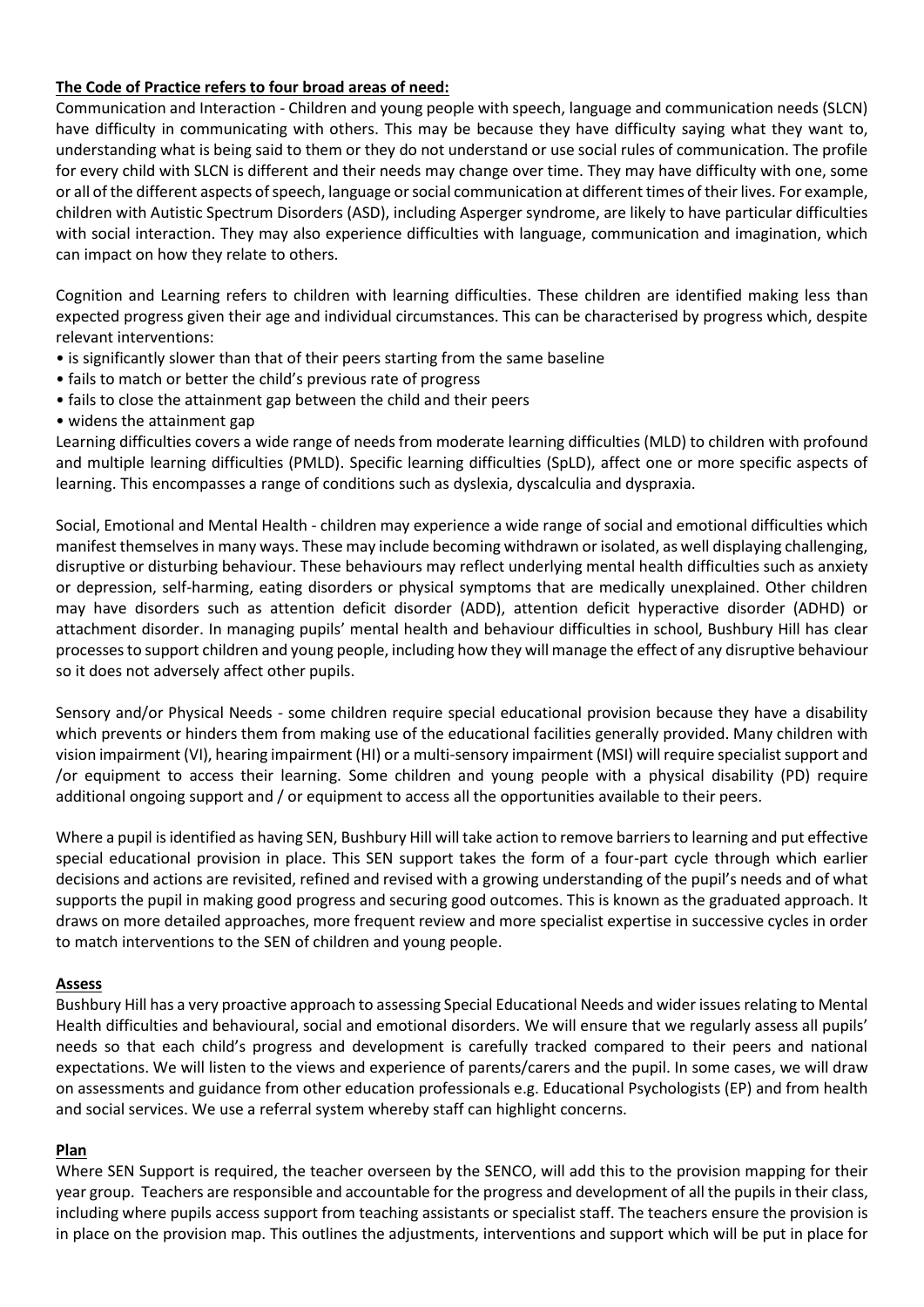the pupil as well as the expected impact on progress and outcomes, including a timescale of sessions, which is reviewed at the end of each term. Targets for the pupil will be shared with her/him using child friendly language and with parents/carers.

# *Do*

The class teacher is responsible for working with the pupil on a daily basis. She/he will also liaise closely with staff responsible for the intervention and ensure the intervention is taking place, record the progress of the intervention and monitor the impact that this is having. The SENCO will provide support, guidance and advice for the teacher.

#### **Review**

The provision mapping, including the impact of the support and interventions, will be reviewed each term by the teacher, who has overall responsibility for the pupil. The teacher and (where different) the adult leading the intervention, will celebrate successes with the pupil, discuss progress and next steps. The SENCO, phase leaders and senior leadership team will analyse progress and consider next steps. This forms part of the leadership monitoring cycle and is reported on at termly meetings to inform the school improvement plan for the next term. Parent/carers are given the opportunity at least 3 times a year to review the progress and the impact of interventions at parents' evenings and includes the opportunity to meet directly with the SENCO. Together, this will inform the planning of next steps for a further period or where successful the removal of the pupil from SEN Support.

# **Criteria for removing pupils from the SEN Register**

When a child has made sufficient and sustained progress towards achieving their personal targets and it is felt that they are able to maintain this with quality first teaching, they may be removed from the SEN register. The school will continue to monitor pupils recently removed from the register to ensure good progress is maintained and this may include provision made for 'underachiever' or 'short term needs' learner interventions where necessary.

#### **Requesting an Educational, Health and Care (EHC) needs assessment**

A small number of pupils, whose needs are complex and long term, may require a greater level of support than that provided at SEN Support from the school's own resources. For these pupils a request will be made to the local authority to conduct an assessment of education, health and care needs. This may result in an Education, Health and Care Plan (EHCP) being provided. This brings together the child's health and social care needs as well as their special educational needs. The EHCP replaces what were formerly called statements of special educational needs. As a parent you have the right to request an Education Health Care Needs Assessment. If you would like to request an Education Health Care Needs Assessment, please contact the SENCO to discuss this further.

# **Reviewing Education Health Care Plans**

In addition to the SEN support meetings and SEN reviews at parents' evenings offered to pupils on SEN support, we also ensure the EHCP is used to actively monitor children and young people's progress towards their outcomes and longer term aspirations. EHCPs are reviewed by the local authority as a minimum every 12 months. Pupils will send an invitation to their parents to attend their annual review and will attend part of the meeting to share their achievements for the year and aspirations for the future. Reviews focus on the child or young person's progress towards achieving the outcomes specified in the EHC plan. The review decides whether these outcomes and supporting targets remain appropriate.

# **Additional support for parents**

In addition to the support provided by school, Wolverhampton Information, Advice and Support Service offer impartial information, advice and support on matters relating to a child or young person's special educational needs or disability from birth to 25 years. They can be contacted via their website: www.wolvesiass.org. Furthermore; Voice4Parents is Wolverhampton's parent/carer forum. They are a group of parents whose children have a range of additional needs. They work closely with the Information, Advice and Support Service to gather the views of parents and carers to try and improve services in Wolverhampton.

#### **Monitoring and evaluation of SEN**

The SENCO, head teacher and the SLT regularly monitor and evaluate the quality of provision for all pupils. The school aims to use interventions in school that have proven outcomes and are evidence based. The impact of SEN provision on the progress and outcomes for children on the SEN register is measured through:

- analysis of pupil tracking data and test results at pupil progress meetings
- progress against national data and based on their age and starting points.